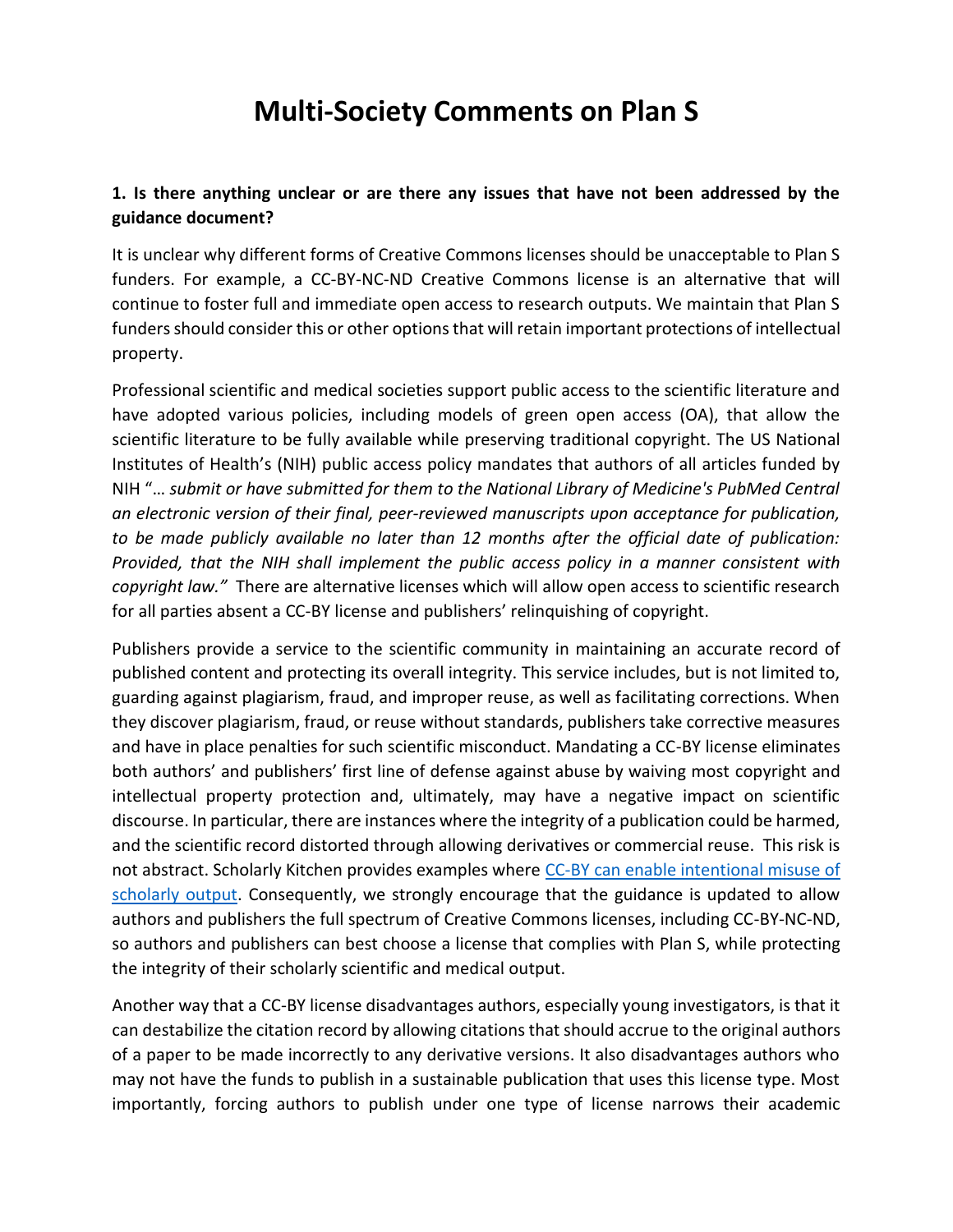freedom by limiting their publishing choices and forcing them to select journals that may not reach their intended audience.

Separately from types of licenses that should be acceptable to Plan S funders, mandating retention of copyright by authors, as Plan S would do, means that authors would have to take responsibility for and meet the expense of contesting any abuse of their work. Yet authors will generally not have the resources to contest abuses of their work that publishers have.

## **2. Are there other mechanisms or requirements funders should consider to foster full and immediate Open Access of research outputs?**

Plan S seeks full and immediate access to publicly funded research; hybrid journals fully deliver on that goal.

Learned society publishers support a diversified blend of financial models, including hybrid and fully open access publications, because this allows us to sustainably offer rigorous peer review and an assortment of quality publishing options to the research communities we serve. The models proposed by cOAlition S do not currently serve the diverse needs of all researchers and research communities.

We urge Plan S funders to consider the practical benefits of traditional hybrid journals in the dissemination of scientific and biomedical literature in an economically feasible way. In many scholarly and scientific disciplines, the most respected journals for both authors and readers are hybrid titles published by learned societies. These society/journal brands have earned the trust of researchers, professionals, students, and the lay public through their commitment to investing in and continually improving publishing policies and practices in support of a quality- and impactdriven publishing mission and philosophy. Because of the society mission of inclusivity, some society journals offer a forum in a small, important but low citation discipline that may otherwise not be served. Current Plan S principles, if widely mandated by funders as written, would likely lead to the demise of many learned society journals that researchers depend on to publish, promote, protect, and ensure access (in perpetuity) to their research results.

A 2017 Universities UK study shows that gold OA article growth was the fastest in hybrid journals between 2012 and 2016.[1] Publishing model diversity, in which both hybrid and fully gold OA journals thrive, advances open access, open research, and new research disciplines. Hybrid journal surpluses enable societies to invest in mission-critical activities, including launching new, fully gold OA journals that are driven by the unique needs of their members and dynamics of their disciplines. Surpluses enable societies to invest in and support open research initiatives such as data credit and sharing, reproducibility, article deposition in repositories, and preprints. Lastly, hybrid journal surpluses fund the launch of niche titles to advance emerging and underserved areas of research.

In addition to original research, society journals publish reviews, editorials, commentaries, case reports, educational articles, news, and, increasingly, synoptic content—text summaries,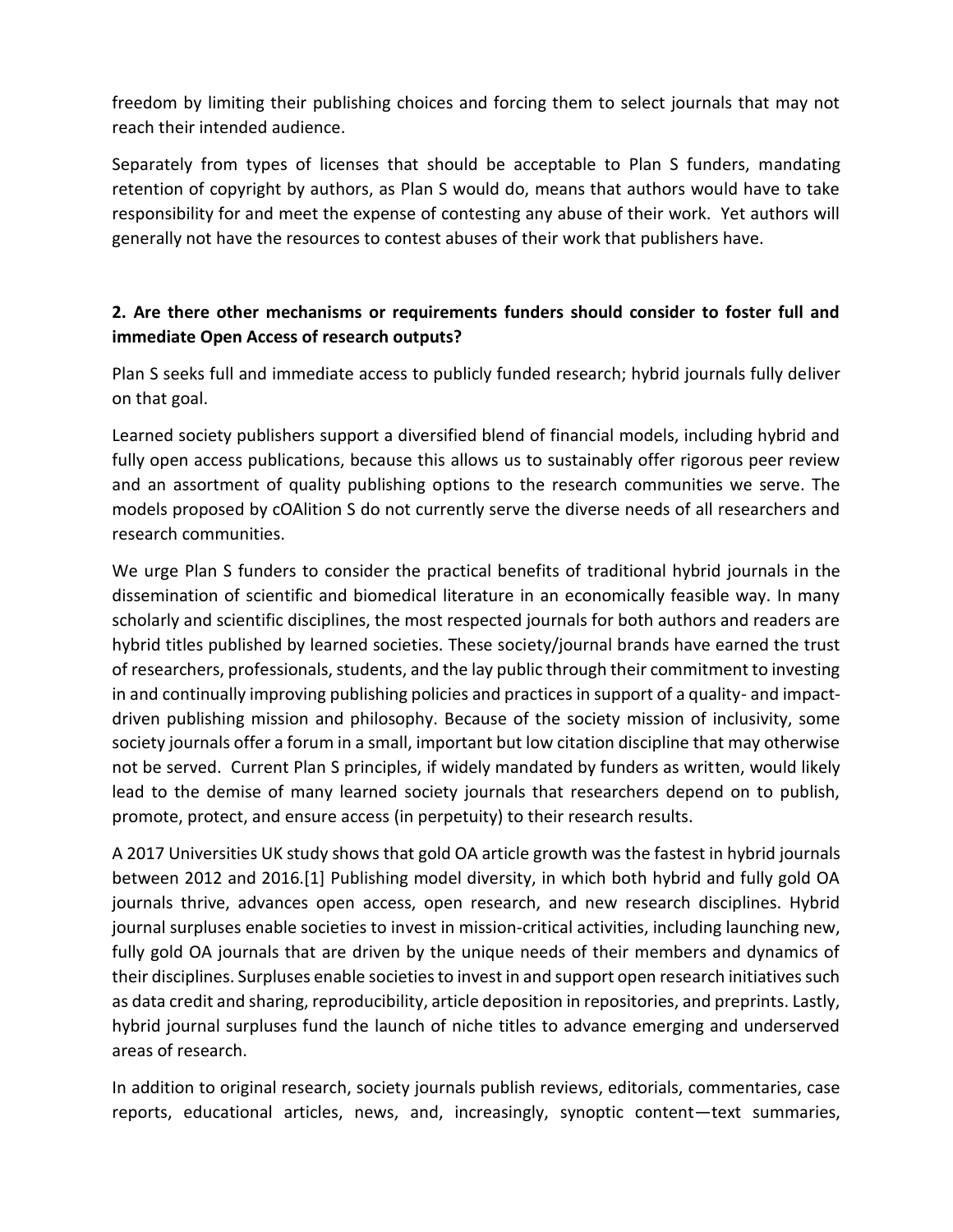infographics, podcasts, and videos—to serve time-constrained professionals, students, journalists, policy makers, and the lay public. A stable mix of subscription and article publishing charge (APC) revenue enables hybrid journals to publish this important, unfunded content.

If hybrid journals are disallowed, financial stability of societies will be threatened unless another high-value opportunity can be identified, financed, and developed. Societies will have to recover lost dues revenue by charging higher fees for products and services and will have to cut educational and advocacy programs in order to remain viable organizations. This will have an unintended negative impact on authors, especially young investigators just entering the field with limited financial resources who are currently receiving membership benefits, such as journal subscriptions and reduced annual meeting registration fees. These types of society membership benefits offer researchers opportunities to increase their knowledge in the field, thereby enabling them to contribute to scholarly publishing. Also, many societies fund grants and travel support for future clinicians, researchers, and educators, especially investigators early in their careers. In all likelihood, the societies would be forced to curtail these efforts as well.

Most importantly, hybrid journals support an egalitarian, democratic publishing ethos in which anyone can publish in any journal—with some option for making their research open access regardless of geography, status, income, funding, or funding source. A no-cost publishing option is essential for young scholars, fellows, theorists, and others for whom APC payments represent a significant financial burden or a reallocation of research budgets. This is especially important for authors in disciplines that receive minimal research funding, such as those in the humanities and social sciences. The demise of hybrid journals would result in funder-dependent publishing in which academic freedom is constrained by an ethos of a "one size fits all," "pay-to-play" publishing model. A monolithic model with a single definition of open access would bar authors from submitting to more than 80% of currently published journals.[2]

[1[\]](https://www.universitiesuk.ac.uk/policy-and-analysis/reports/Documents/2017/monitoring-transition-open-access-2017.pdf) [Monitoring the Transition to Open Access: December 2017,](https://www.universitiesuk.ac.uk/policy-and-analysis/reports/Documents/2017/monitoring-transition-open-access-2017.pdf) Universities UK, p. 23

[2] H. Else, Radical open-access plan could spell end to journal subscriptions, *Nature* **561**, 17-18 (2018)

Plan S is overly reliant on APCs paid by authors or their sponsoring funders as its primary economic model to support its open access goals- green, gold, or hybrid. It is imprudent to put the entirety of global scholarly communications at risk by engaging in widespread adoption and precipitous implementation of Plan S on the basis of a primarily APC-driven model. The current global scholarly publishing landscape is a diverse, resilient, and distributed system that has enabled sustained support for peer review and editorial rigor and standards. Implementing such rigor comes at varying cost to each journal; one of the hallmarks of society journals is their emphasis on, and investment in, scientific rigor and relevance.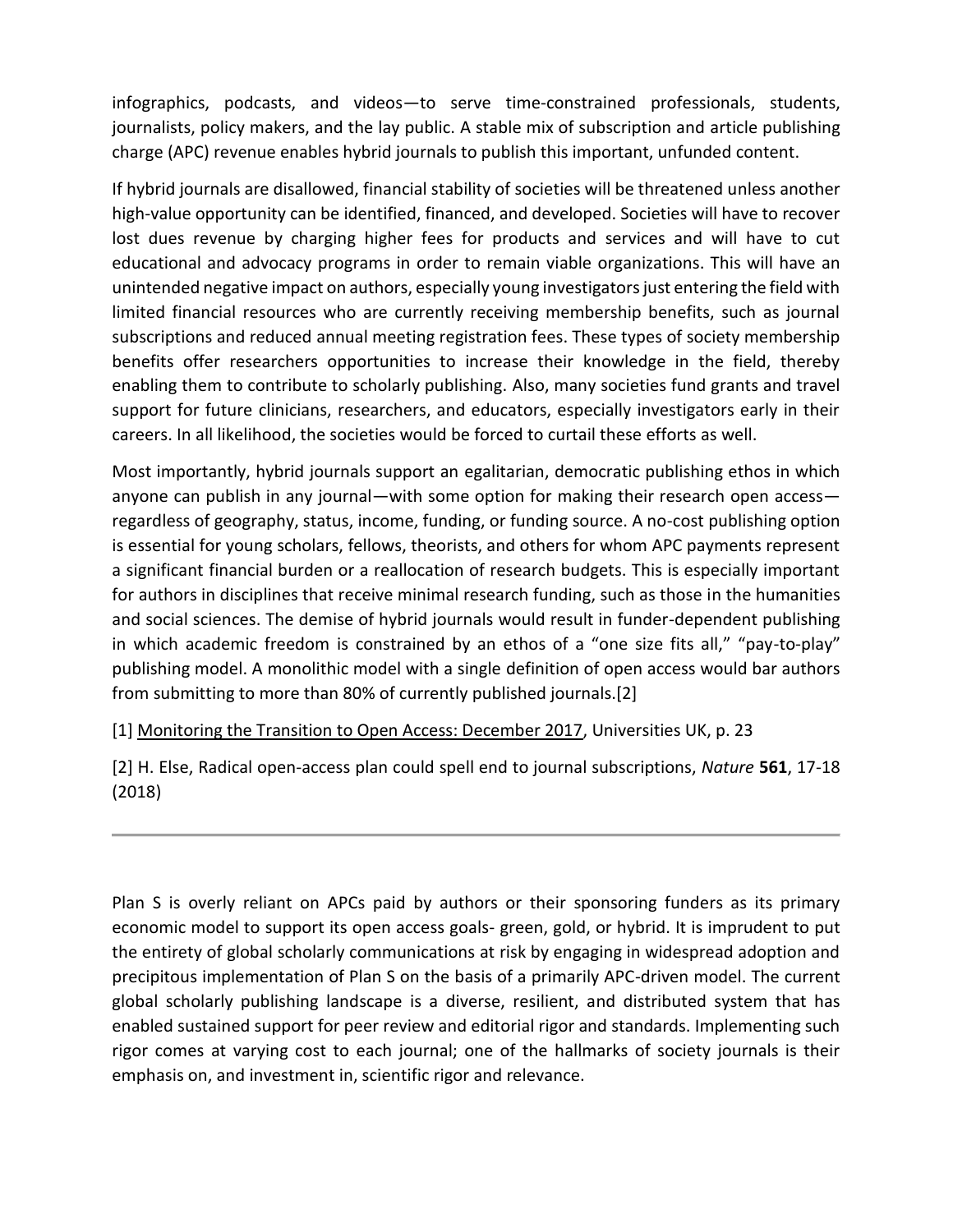A key advantage of the current (i.e. subscription/OA "hybrid") model is that it has no "single point of failure." Alongside APCs received for OA publishing services, each journal relies to a varying extent on a complex mix of subscription fees from academic, corporate, and government institutions (as well as individual/member subscribers)—typically augmented by paid advertising and other ancillary revenues and income from third-party and ancillary licensing revenue. All or most of these diverse revenue streams would be at risk, or forgone entirely, particularly when combined with the economic impact (to the primary publishers and professional societies) of the Plan S requirement of a CC-BY author license.

A significant consequence of heavy reliance on APCs would be to shift the cost burden of publishing from what is now a diverse group of customers and stakeholders onto individual (largely academic) research authors and their funders. An APC-funded model is problematic in three main respects: 1) the potential adverse impact of required APCs on authors without adequate funding from grants or other sources; 2) the potential unintended consequences of any price caps imposed on APCs; and 3) the prospect of regulations imposed on what is otherwise an independent and freely functioning publishing ecosystem.

We assert that reliance on APCs is neither an appropriate nor an affordable solution on a global scale, particularly given the disparity in the types (e.g. public/private) and amounts of research funding across scholarly disciplines and geographies, and the differences in how research funds are administered worldwide. In addition to including disadvantaged scholars in resource-poor countries, authors vary widely by career stage, research field, and employment status, and they often do not have access to funds that can be earmarked for publishing fees. The concept of APC waivers notwithstanding, if authors at well-funded institutions and/or located primarily in developed countries ultimately shoulder the cost burden of an APC-driven model, this risks creating a "tiered" inequity of entitled/unentitled authors that could have a distorting effect on their publishing choices, potentially leading underfunded authors to select less credible or predatory publishing outlets on the basis of cost alone. That sort of economic constraint on choices available to authors would de facto limit author freedom in a manner that the current subscription/hybrid model does not.

From the Plan S principles and implementation guidelines, extracting cost savings from the publishing enterprise seems to be an underlying central goal. We do not support the premise of price caps, and further, we find the notion of potential price regulations to be without legitimate basis. First, price caps typically create cost-shifting distortions and drive customer coping behaviors rather than succeed in extracting cost savings across markets as a whole. Second, it is unclear how APC caps would be determined, imposed, and enforced by Plan S funders and funders globally. What would be the impact of such caps on journals that impose a higher degree of editorial selectivity and standards and/or must sustain scientific and ethical rigor amidst higher rates of author submissions than other journals? Finally, we find it problematic that, focusing on potential savings, Plan S requires that *"information on the publishing costs and on any factors impacting the publishing fees (for example, cross-subsidizing) must be open on the journal website/publishing platform. This must include details on direct costs, indirect costs, and potential*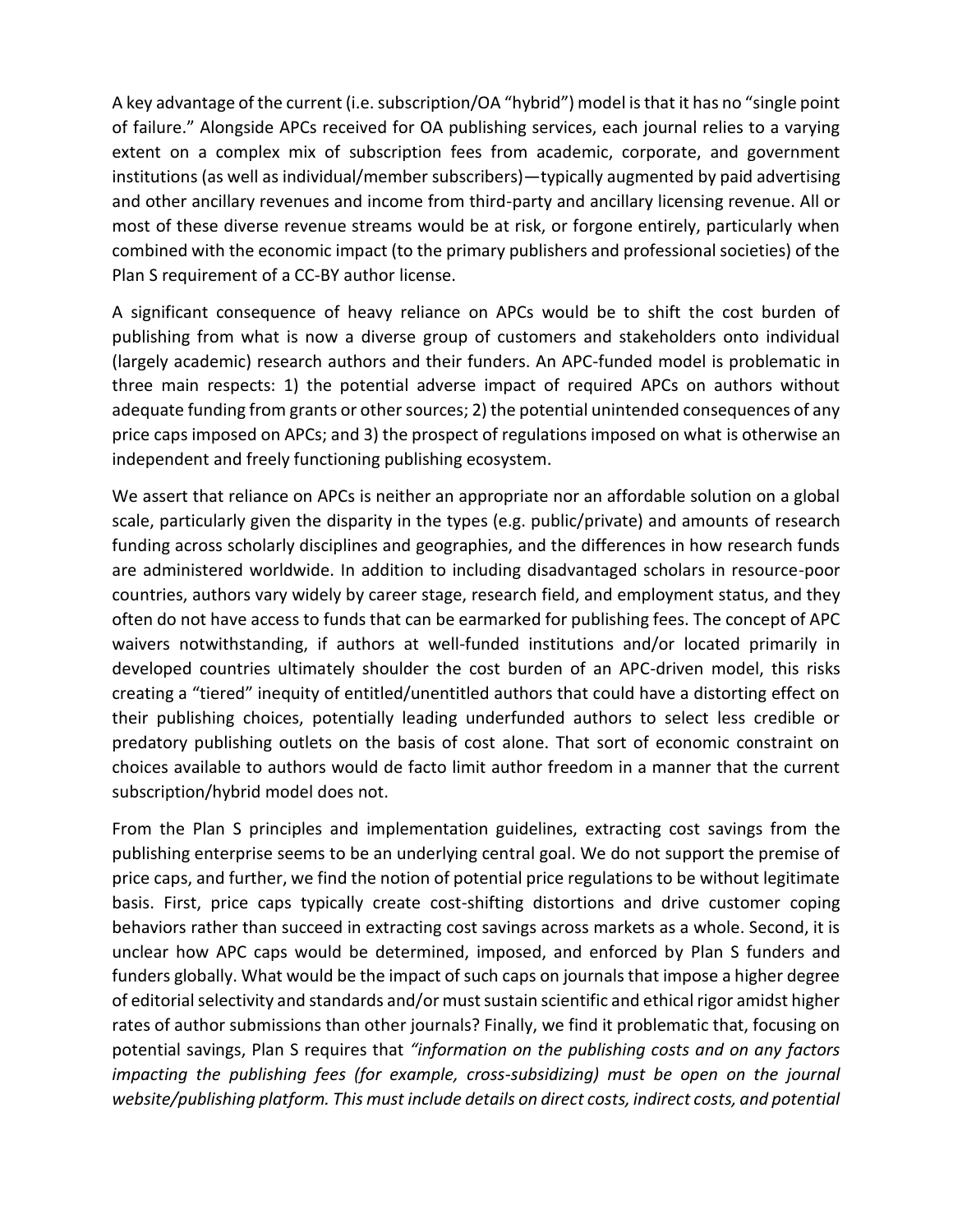*surplus."* To our knowledge, there are no parallels where private entities, whether commercial or not-for-profit, are required to disclose this level of detail. In that context, we are concerned that the proposed Plan S compliance requirements for financial transparency by publishers, and the implied prospect of price regulations that would result from such transparency, could run afoul of antitrust laws that guard against price fixing and other anticompetitive practices. That significant concern aside, as not-for-profit entities in the United States, our financial statements are publicly disclosed at the summary level required by our taxing authority (IRS).

If pricing caps are imposed, it would be particularly deleterious to professional societies (as well as smaller publishers, and most professional societies are small publishers)—and, by extension, would negatively impact the scholarly communities they serve. Of note, the financial margins within which most societies operate are narrower than those of much larger commercial publishers. Moreover, any surplus revenues that we as professional societies derive from our publishing activities are invested into supporting the fabric of the very communities of practice that we serve.

### Signatories:

### AIP Publishing

- American Academy of Child and Adolescent Psychiatry
- American Academy of Hospice and Palliative Medicine
- American Academy of Neurology
- American Academy of Ophthalmology
- American Association for Cancer Research
- American Association for the Advancement of Science
- American Association of Immunologists
- American Chemical Society
- American College of Cardiology
- American College of Emergency Physicians
- American College of Medical Genetics and Genomics
- American College of Obstetricians and Gynecologists
- American College of Physicians
- American College of Rheumatology
- American Diabetes Association
- American Epilepsy Society
- American Geriatrics Society
- American Heart Association
- American Medical Association
- American Physiological Society
- American Psychological Association
- American Society for Investigative Pathology
- American Society for Pharmacology and Experimental Therapeutics